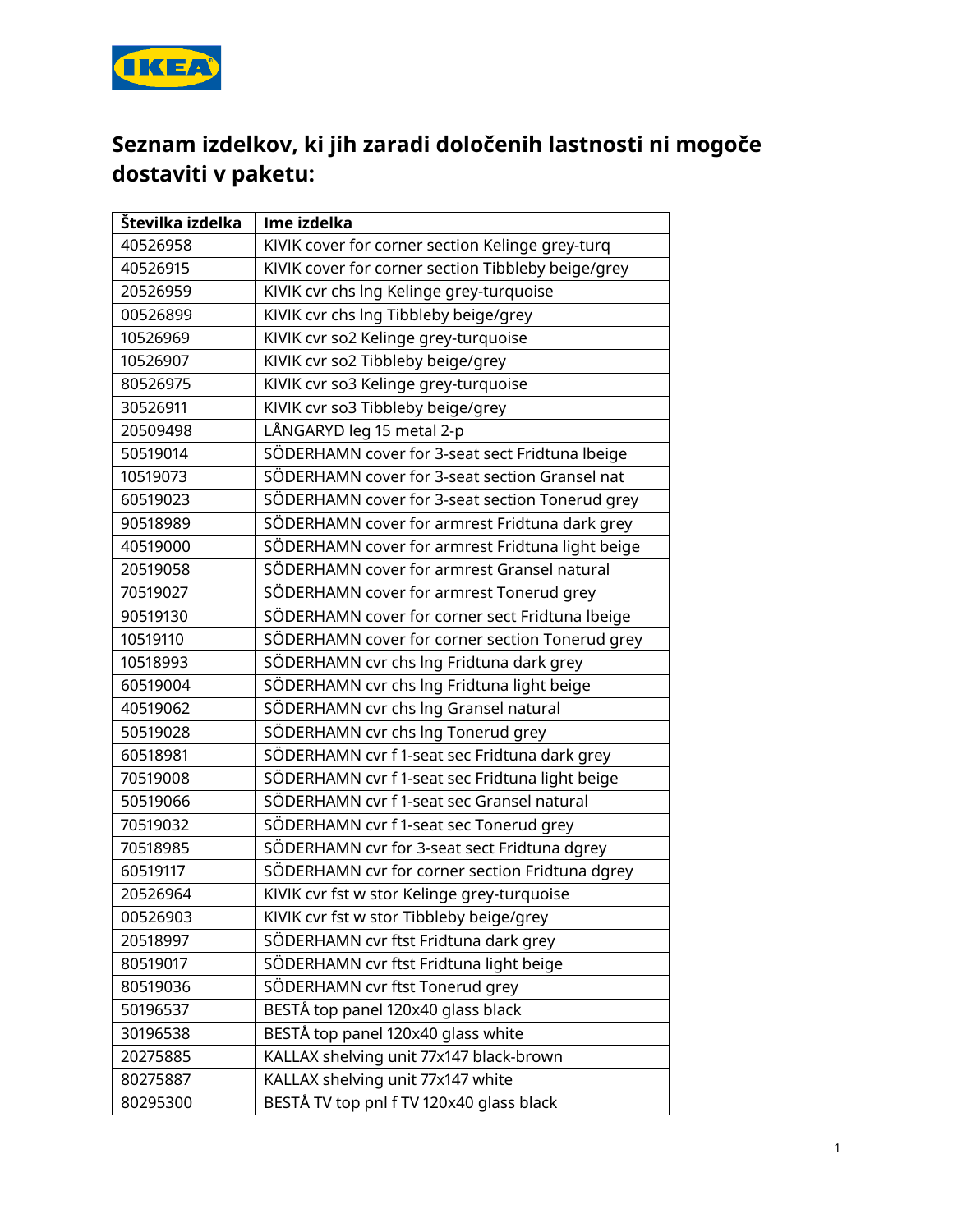| 40295302 | BESTÅ TV top pnl f TV 120x40 glass white         |
|----------|--------------------------------------------------|
| 30211275 | AULI 4 pnls f sldng dr frm 75x236 mirror glass   |
| 70250316 | FÄRVIK 4 pnls f sldng dr frm 100x236 white glass |
| 20250333 | FÄRVIK 4 pnls f sldng dr frm 75x236 white glass  |
| 50430012 | HEMNES N glass top 159x50 transparent            |
| 40469439 | IDANAS glass top 162x50 transparent              |
| 60429999 | MALM N glass top 160x48 transparent grey         |
| 70429970 | MALM N glass top 160x48 white                    |
| 40341568 | FLAKNAN stand mirr 30x150 white                  |
| 30298396 | IKORNNES stand mirr 52x167 ash                   |
| 40294982 | KARMSUND stand mirr 40x167 black                 |
| 00396242 | KNAPPER N stand mirr 48x160 white                |
| 80435305 | LETTAN mirror 60x96                              |
| 80435310 | LETTAN mirror 80x96                              |
| 90205832 | JUTIS gls dr 30x100 frosted glass/aluminium      |
| 50224861 | JUTIS gls dr 30x100 smoked glass/black           |
| 70205833 | JUTIS gls dr 30x60 frosted glass/aluminium       |
| 30224862 | JUTIS gls dr 30x60 smoked glass/black            |
| 80205837 | JUTIS gls dr 30x80 frosted glass/aluminium       |
| 70224860 | JUTIS gls dr 30x80 smoked glass/black            |
| 20205835 | JUTIS gls dr 40x100 frosted glass/aluminium      |
| 90205894 | JUTIS gls dr 40x100 smoked glass/black           |
| 00205836 | JUTIS gls dr 40x60 frosted glass/aluminium       |
| 30205892 | JUTIS gls dr 40x60 smoked glass/black            |
| 10205831 | JUTIS gls dr 40x80 frosted glass/aluminium       |
| 60205895 | JUTIS gls dr 40x80 smoked glass/black            |
| 20417413 | UTRUSTA shelf 30x37 glass 2-p                    |
| 20213331 | UTRUSTA shelf 40x37 glass 2-p                    |
| 90205605 | UTRUSTA shelf 60x37 glass 2-p                    |
| 20205604 | UTRUSTA shelf 80x37 glass 2-p                    |
| 80205663 | UTRUSTA shelf cr wall cb 68 glass                |
| 50193138 | EKNE mirror 50x60                                |
| 30193139 | EKNE mirror 70x150 oval                          |
| 60455059 | FREBRO mirror 20x120                             |
| 80471020 | LÄRBRO mirror 48x120                             |
| 70444956 | LÄRBRO mirror 48x60                              |
| 50453697 | LASSBYN mirror s2 gold-colour                    |
| 20459097 | LASSBYN table mirror 17 dark grey                |
| 20458615 | LINDBYN mirror 40x130 black                      |
| 30458610 | LINDBYN mirror 60x120 black                      |
| 50458614 | LINDBYN mirror 80 black                          |
| 30473696 | LÖNSÅS mirror 13x18                              |
| 30320321 | NISSEDAL mirror 40x150 black                     |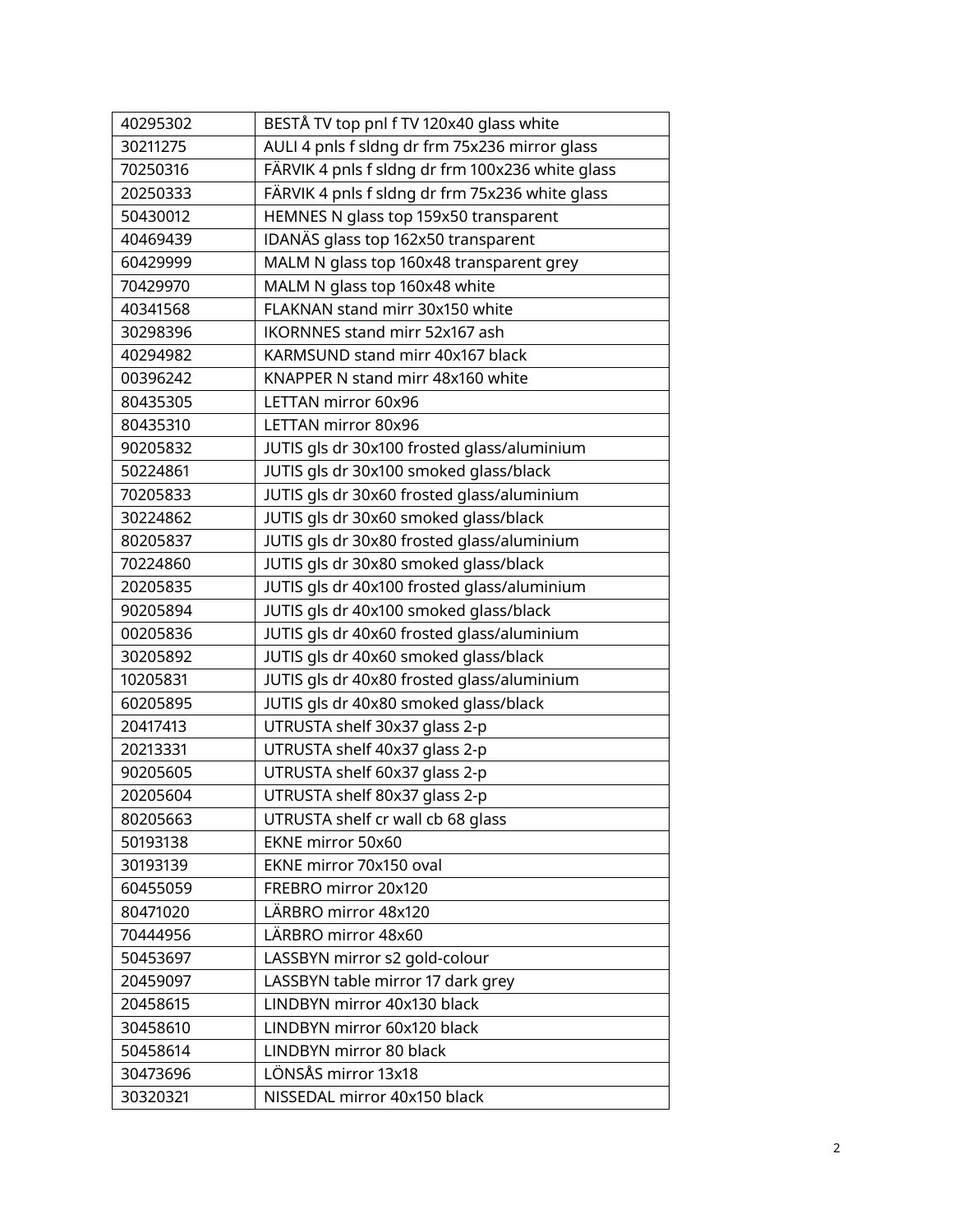| 30320316 | NISSEDAL mirror 40x150 white                       |
|----------|----------------------------------------------------|
| 70320319 | NISSEDAL mirror 65x150 black                       |
| 10320317 | NISSEDAL mirror 65x150 white                       |
| 50320320 | NISSEDAL mirror 65x65 black                        |
| 20320312 | NISSEDAL mirror 65x65 white                        |
| 50454296 | OPPHEM mirror 54x77 rattan                         |
| 50362249 | ROTSUND mirror 80 white                            |
| 30446896 | STOCKHOLM mirror 60 walnut veneer                  |
| 60249960 | STOCKHOLM mirror 80 walnut veneer                  |
| 30433747 | SVANSELE mirror 78x78 gold-colour                  |
| 90471270 | SYNNERBY mirror w shlf and hooks 71x38 grey        |
| 40454372 | SYNNERBY tri-fold mirror 90x48 grey                |
| 90459150 | TOFTBYN mirror 52x140 black                        |
| 70459146 | TOFTBYN mirror 52x140 white                        |
| 30459148 | TOFTBYN mirror 65x85 black                         |
| 10459149 | TOFTBYN mirror 65x85 white                         |
| 10471448 | GRILLSKÄR door/side units/back 86x61 blk/stnl outd |
| 50471446 | GRILLSKÄR ktchn island shlf ut 86x61blk/stnls outd |
| 30489664 | GRILLSKÄR N snk ut 86x61 blk/stnls outdoor         |
| 60521257 | SYMFONISK panel f pic frm bright & deerful P/D     |
| 10521269 | SYMFONISK panel f pic frm labyrinth luxe P/D       |
| 90521270 | SYMFONISK panel f pic frm love is everything P/D   |
| 20521264 | SYMFONISK panel f pic frm organic silhouette P/D   |
| 50521267 | SYMFONISK panel f pic frm spkr balance P/D         |
| 40521263 | SYMFONISK panel f pic frm spkr interweave P/D      |
| 30521268 | SYMFONISK panel f pic frm spkr neon love P/D       |
| 60521262 | SYMFONISK panel f pic frm spkr woodland P/D        |
| 70521266 | SYMFONISK panel f pic frm vintage romance P/D      |
| 70411767 | ANRÄTTA microwave oven stainless steel             |
| 90411747 | BEJUBLAD N microwave oven white                    |
| 40368770 | MATÄLSKARE microwave oven stainless steel          |
| 10411770 | MATTRADITION microwave oven black                  |
| 60368769 | MATTRADITION microwave oven stainless steel        |
| 30411769 | MATTRADITION microwave oven white                  |
| 50486792 | TILLREDA microwave oven white                      |
| 10430698 | VÄRMD microwave oven black                         |
| 00467814 | BEJUBLAD induction hob 58 IKEA 500 black           |
| 00467296 | BEJUBLAD induction hob 58 IKEA 500 white           |
| 60467830 | BLIXTSNABB induction hob 78 IKEA 700 black         |
| 40278053 | ELDSLÅGA gas hob stainless steel CZRUSK            |
| 40467082 | GRUNDAD induction hob 59 IKEA 300 black            |
| 40467826 | HÖGKLASSIG induction hob 59 IKEA 700 black         |
| 60505568 | LAGAN induction hob plug-in 1 zone/black           |